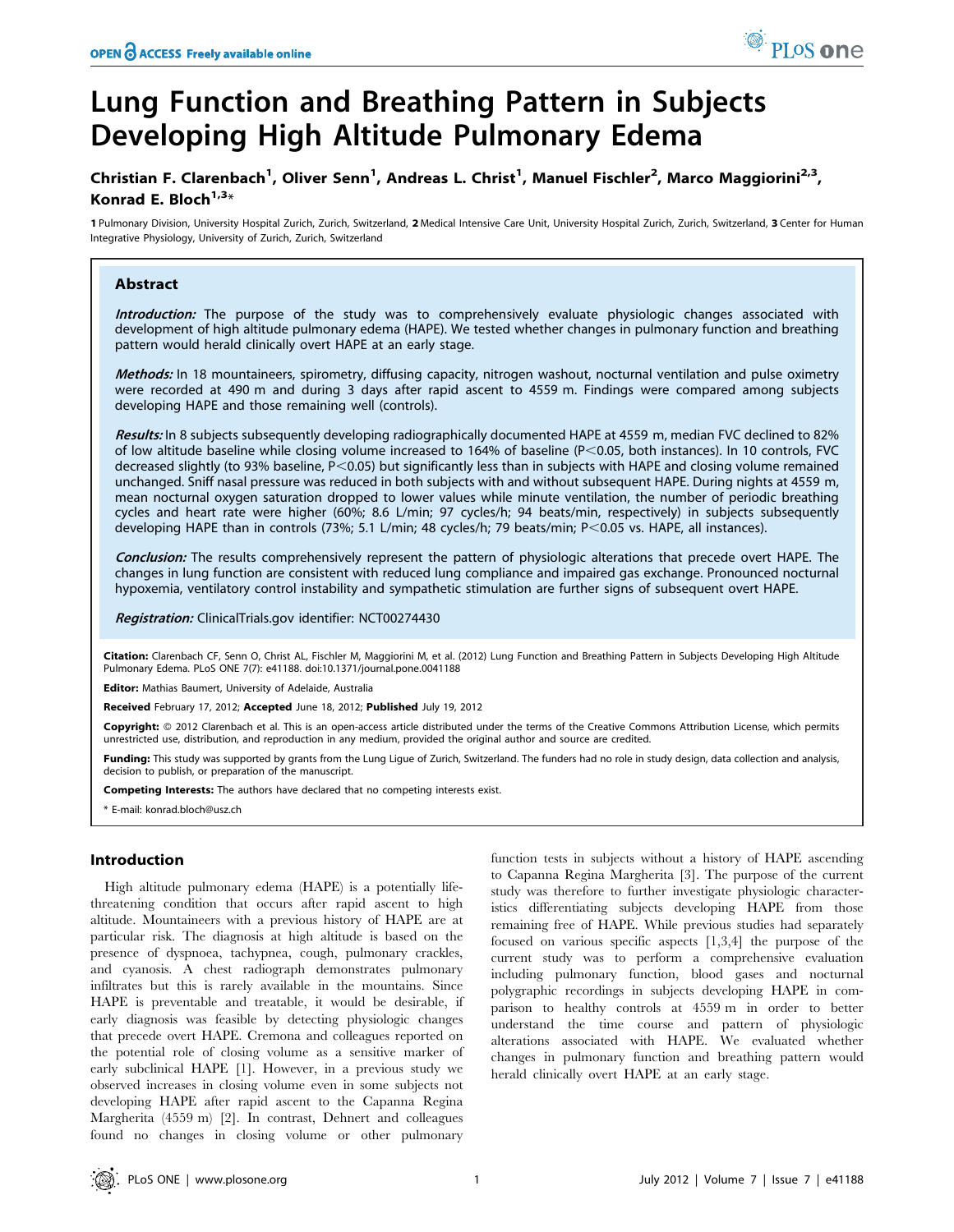### Methods

#### **Subjects**

The study population consisted in 8 HAPE susceptible subjects with a history of previous radiologically documented HAPE and 10 healthy controls without a history of HAPE (controls). Data were collected as part of studies on prevention of HAPE by dexamethasone and tadalafil [5] and on platelet function at altitude [6], respectively. The time period and setting of the study was the same for both groups. Seven of the HAPE susceptible subjects had received placebo and one subject had received the phosphodiesterase inhibitor tadalafil (10 mg twice daily beginning on the day before ascent to altitude) as part of the trial. All other HAPE susceptible subjects included in the prevention trial did not develop HAPE, hence were not included in the present investigation. The subject's characteristics are summarized in Table 1.

#### Study Protocol

Low altitude baseline evaluation including clinical examination, pulmonary function and nocturnal polygraphic monitoring were carried out in Zurich (490 m) within 1 month before ascent to altitude. Control subjects had all examinations with exception of polygraphic monitoring at 490 m. Study participants travelled from Alagna, Italy, 1130 m, to 3200 m by cable car and subsequently hiked 2 hours to the Gnifetti hut (3647 m), where they spent one night. In the following morning, subjects hiked to Capanna Margherita, 4559 m, within 4–5 h and stayed there for 3 days. Daytime examinations were performed 4–6 h after arrival at 4559 m (day 1) and in the mornings of day 2 and 3, nocturnal polygraphic monitoring was performed during all nights at 4559 m. The diagnosis of HAPE was suspected on clinical grounds (excessive dyspnea, tachypnea, dry cough, cyanosis) and confirmed by chest radiography. Subjects with radiographically confirmed HAPE were treated with oxygen and nifedipine and no further tests were performed in them. The last data obtained before the diagnosis of HAPE is reported as endpoint for the current study.

#### Measurements

Clinical assessment. A medical history was obtained and a physical examination performed. Acute mountain sickness (AMS) was assessed by the Lake Louise consensus scoring system [7]. A score  $\geq$ 4 was considered as representing clinically relevant AMS.

Lung function and blood gas analysis. Oxygen saturation was measured by pulse oximetry in the sitting position after 15 min of quiet rest. Spirometry and single breath diffusing capacity were performed according to standard techniques (Vmax system, SensorMedics, Fullerton CA, USA) [8,9]. For diffusing

Table 1. Subjects characteristics.

|                              | Controls   | <b>HAPE-group</b> |
|------------------------------|------------|-------------------|
| Number of subjects (females) | 10(1)      | 8(1)              |
| Age (years)                  | 32(3.5)    | 40 $(9.4)$ *      |
| Height (m)                   | 1.78(0.06) | 1.76(0.07)        |
| Weight (kg)                  | 75 (9.0)   | 74 (9.2)          |
| BMI ( $kg/m2$ )              | 23.6(3.0)  | 23.8(2.3)         |

Values are presented as mean (SD),  $*P<0.05$  vs. controls. doi:10.1371/journal.pone.0041188.t001

capacity (DLCO), the unadjusted (standard) values and the values adjusted for high altitude (DLCOadj) are reported: DLCOadj = DLCO\*(1+0.0031 \*  $[(P_B - 47) * 0.21-149]$ ) [8,9]. Calibrations of the flow meter and gas analyzers were performed several times a day. Reference values were those of the European Community for Steel and Coal [10]. The nitrogen washout test was performed in the same way as in our previous study and described in detail [2]. Maximal inspiratory and sniff nasal pressures were measured according to standard techniques (MicroRPM, Micro Medical, Kent, UK) [11]. Arterial blood gases were measured (ABL 5 Radiometer, Copenhagen, Denmark) and partial pressure of alveolar oxygen was calculated [12].

Nocturnal polygraphic recordings. Nocturnal polygraphic monitoring was performed and analyzed as previously described [13]. Briefly, a portable device incorporating calibrated respiratory inductance plethysmography, pulse oximetry, ECG and a body position sensor were employed (LifeShirt System, VivoMetrics, Ventura, CA, USA). Inductance sensors were embedded into a snugly fitting shirt. The respiratory inductance plethysmograph was calibrated by the Qualitative Diagnostic Calibration procedure (QDC) during natural breathing [14] followed by fixed volume calibration during rebreathing into a bag of 0.8L for 5 to 10 breaths with the nose clipped. Calibration was verified in the morning after sleep studies and found to be within 20% of the evening value in all instances. Apneas/hypopneas and periodic breathing were scored as previously described. The apnea/ hypopnea index was defined as number of apneas and hypopneas per hour. The fraction of the night spent in periodic breathing was measured. The oxygen desaturation index was defined as number of  $>3\%$  dips per hour.

Chest radiography. A chest radiograph was obtained at 490 m and on day 1 and 3 at high altitude or if HAPE was suspected. Chest radiographs were separately scored according to the work by Vock et al. at the end of the study by investigators blinded to the clinical findings and chronological sequence of the examinations [15].

Ethics. The ethics committee of the university hospital of Zurich approved the protocol and all subjects gave written informed consent.

Data analysis and statistics. Results are shown as means (SD) or medians (quartiles), as appropriate. Measurements at different altitudes and between groups were compared by analysis of variance for repeated measures with Newman-Keuls post-hoc test if appropriate. A probability of  $P<0.05$  was considered significant.

## Results

Eight subjects developed HAPE, 4 on day 2 and 4 on day 3. As per definition, all 8 subjects developing HAPE had radiological and physical evidence of HAPE. Conversely, none of the control subjects had symptoms or clinical signs of HAPE. AMS (Lake Louise score  $>4$ ) occurred in 7 of 8 subjects developing HAPE (mean score  $7.0\pm2.8$ ) and in 5 of the 10 control subjects (mean score 4.5 $\pm$ 2.1, P = 0.04). The tables present mean data ( $\pm$ SD) from subjects developing HAPE and controls for measurements at low altitude (490 m), after arrival at 4559 m and at the time of the last measurement before overt HAPE. The median time lag (quartile range) between the last pulmonary function test and diagnosis of HAPE was 8.5 (4.5–12.0) hours. None of the control subjects developed HAPE. Therefore, their last evaluation was on the third day at 4559 m.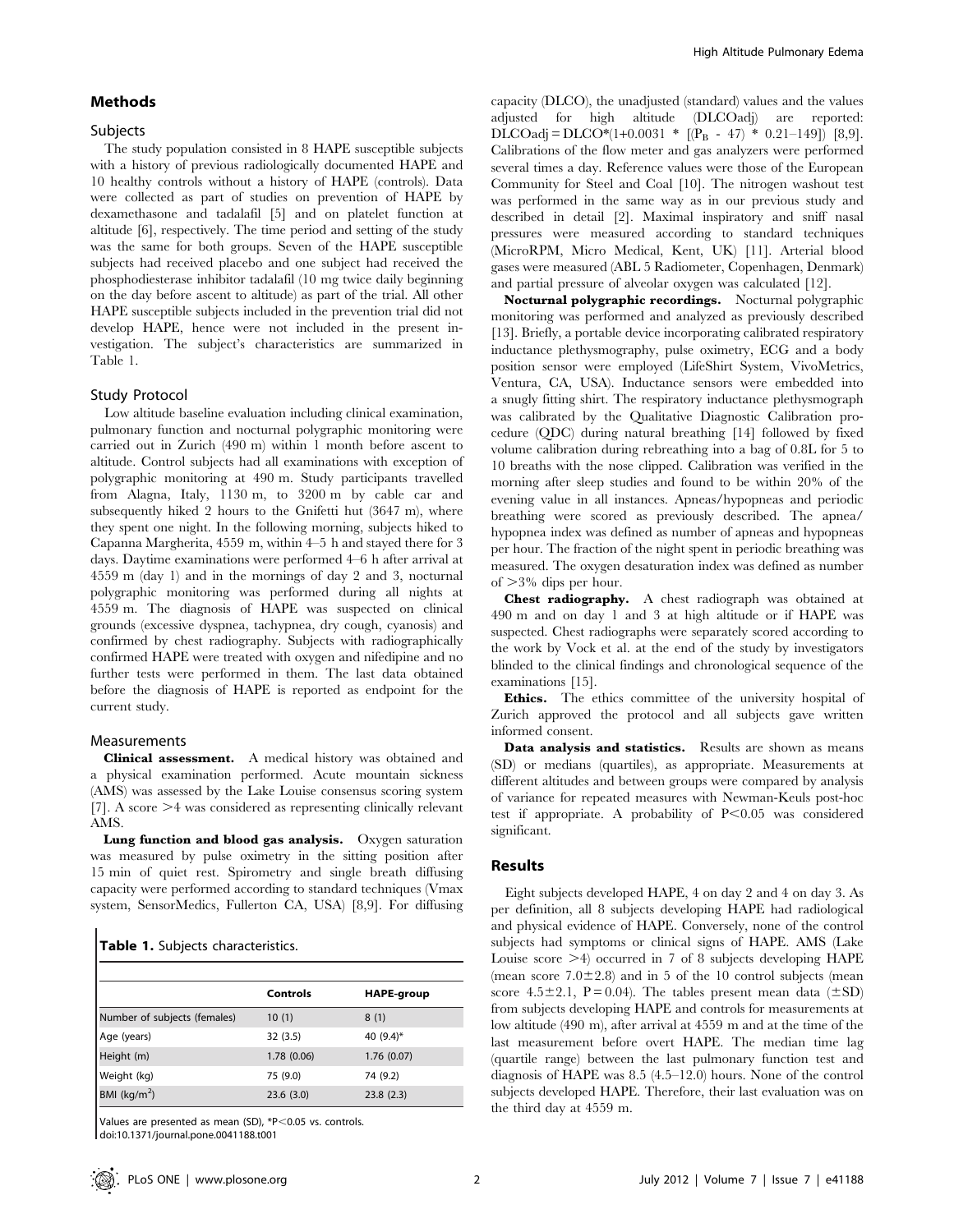

Figure 1. Changes in lung function in subjects developing HAPE and in healthy controls. FVC (upper panel), closing volume above RV (middle panel) and DLCO adjusted for PIO2 (lower panel), all expressed in percent of the value at 490 m. HAPE = subjects subsequently developing HAPE, controls = subjects not developing HAPE; first and last day at 4559 m = values measured on the day of arrival and either on the last day before clinically overt HAPE occurred, or on day 3 in controls. \*P<0.05 vs. 490 m. \*\*P<0.05 vs. controls. doi:10.1371/journal.pone.0041188.g001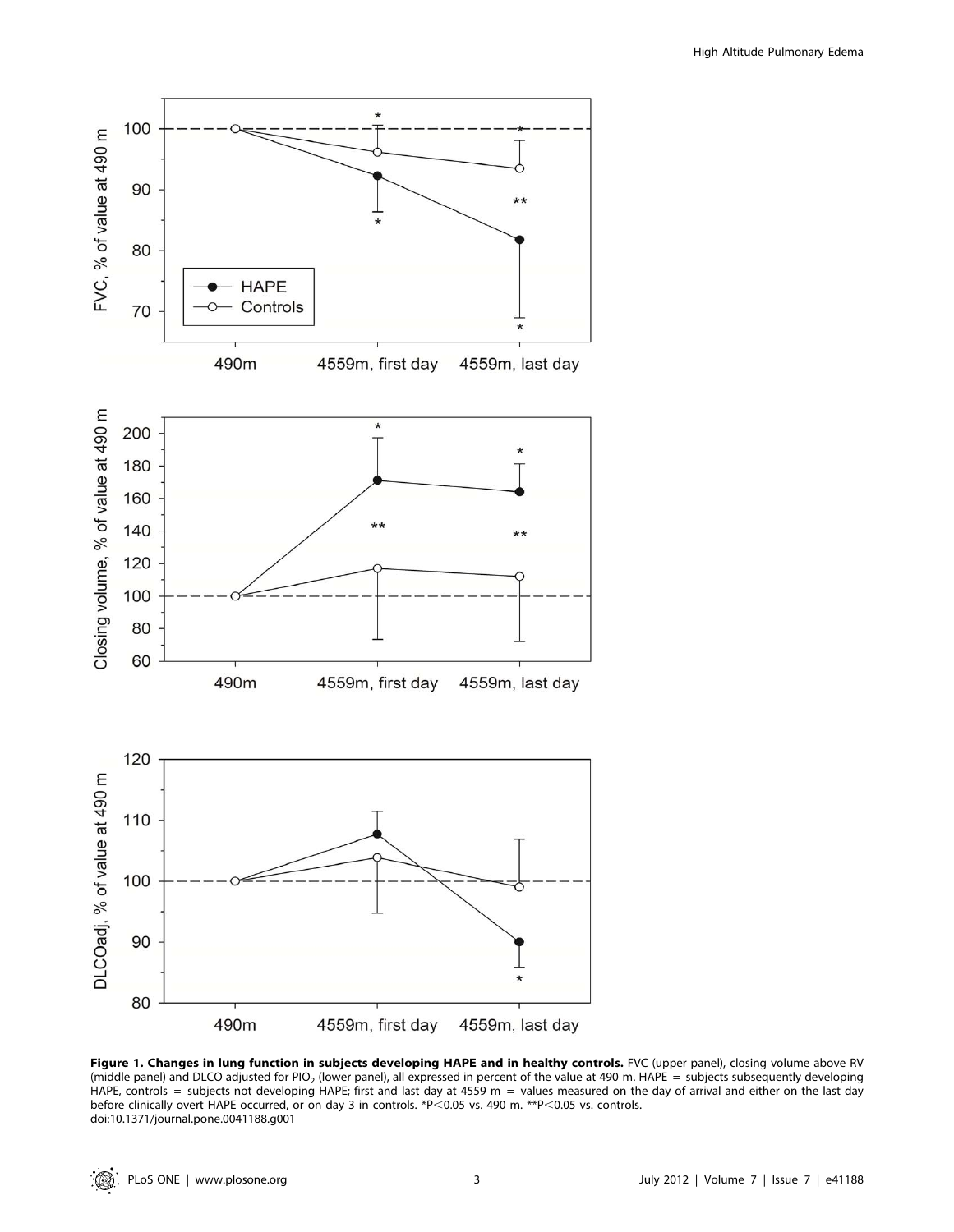Table 2. Pulmonary function and arterial blood gas analysis.

|                                              |                               | Controls $(n = 10)$ |                  |                                          | HAPE-group $(n=8)$           |                              |  |  |
|----------------------------------------------|-------------------------------|---------------------|------------------|------------------------------------------|------------------------------|------------------------------|--|--|
|                                              | 490 m, baseline 4559 m, day 1 |                     | 4559 m, day 3    | 490 m, baseline 4559 m, day 1 evaluation |                              | 4559 m, last                 |  |  |
| FVC, L                                       | $5.64 \pm 0.56$               | $5.41 \pm 0.48*$    | $5.26 \pm 0.53*$ | $5.07 \pm 1.32$                          | $4.65 \pm 1.11*$             | $4.07 \pm 0.93*$             |  |  |
| FVC, % predicted                             | $113 \pm 13$                  | $109 \pm 13*$       | $106 \pm 13*$    | $108 + 17$                               | $99 \pm 16*$                 | $87 \pm 15^{* \#}$           |  |  |
| FEV1, L                                      | $4.35 \pm 0.43$               | $4.28 \pm 0.30$     | $4.12 \pm 0.46$  | $3.85 \pm 1.30$                          | $3.60 \pm 0.98*$             | $3.23 \pm 0.89*$             |  |  |
| FEV1, % predicted                            | $104 \pm 12$                  | $102 + 9$           | $98 + 1$         | $98 + 23$                                | $93 + 19$                    | $83 \pm 18*$                 |  |  |
| FEV1/FVC                                     | $77 + 6$                      | $79 + 7$            | $79\pm8$         | $75 \pm 9$                               | $77 + 6$                     | $79 + 7*$                    |  |  |
| PEF, L/sec                                   | $9.38 \pm 1.10$               | $10.44 \pm 1.29*$   | $10.00 \pm 1.13$ | $7.81 \pm 2.48$                          | $9.05 \pm 3.15*$             | $8.61 \pm 2.10$              |  |  |
| PEF, % predicted                             | $99 + 12$                     | $110 \pm 15*$       | $105 + 13$       | $85 + 20$                                | $98 + 26*$                   | $96 + 23$                    |  |  |
| $N_2$ washout, slope of phase III, % $N_2/L$ | $0.83 \pm 0.26$               | $0.91 \pm 0.32$     | $0.93 \pm 0.33$  | $0.83 \pm 0.43$                          | $1.09 \pm 0.62$              | $1.21 \pm 0.66*$             |  |  |
| N <sub>2</sub> washout, CV, L above RV       | $0.40 \pm 0.10$               | $0.43 \pm 0.08$     | $0.41 \pm 0.07$  | $0.33 \pm 0.06$                          | $0.53 \pm 0.14$ *            | $0.51 \pm 0.05*$             |  |  |
| RV, L                                        | $1.52 \pm 0.31$               | $1.63 \pm 0.42$     | $1.60 \pm 0.37$  | $1.63 \pm 0.45$                          | $1.59 \pm 0.37$              | $1.59 \pm 0.37$              |  |  |
| RV, % predicted                              | $85.6 \pm 13.2$               | $91.5 \pm 19.2$     | $89.9 \pm 17.1$  | $84.9 \pm 22.8$                          | $83.1 \pm 18.7$              | $82.8 \pm 17.1$              |  |  |
| TLC, L                                       | $6.74 \pm 1.17$               | $6.79 \pm 0.73$     | $6.79 \pm 0.82$  | $6.41 \pm 1.43$                          | $6.09 \pm 1.35$              | $5.48 \pm 1.06*$             |  |  |
| TLC, % predicted                             | $94.9 \pm 12.2$               | $97.0 \pm 9.9$      | $97.0 \pm 9.4$   | $92.6 \pm 13.4$                          | $88.5 \pm 11.7$              | $80.3 \pm 10.0*$             |  |  |
| DLCO, ml/mmHg/min                            | $37.1 \pm 6.7$                | $46.4 \pm 6.3*$     | $44.6 \pm 7.3*$  | $34.1 \pm 7.2$                           | $45.0 \pm 9.0^*$             | $37.2 \pm 6.2$               |  |  |
| DLCO, % predicted                            | $107 + 16$                    | $134 \pm 17*$       | $129 \pm 20*$    | $104 \pm 11$                             | $138 \pm 11*$                | $115 + 10$                   |  |  |
| DLCO, % pred. PIO <sub>2</sub> adj.          | $103 \pm 14$                  | $107 + 14$          | $102 \pm 16$     | $102 + 11$                               | $109 + 9$                    | $91 \pm 8*$                  |  |  |
| Pulse oximetry, SpO <sub>2%</sub>            | $96 + 2$                      | $79 + 5*$           | $77 + 8*$        | $96 + 1$                                 | $68 \pm 14*$                 | $68 \pm 11^{*1}$             |  |  |
| SNIP, cmH <sub>2</sub> O                     | $99 + 23$                     | $85 \pm 20*$        | $82 + 27*$       | $70 + 13$                                | $78 + 14$                    | $64 \pm 15*$                 |  |  |
| arterial pH                                  | $7.41 \pm 0.02$               | $7.46 \pm 0.03$     | $7.46 \pm 0.02*$ | $7.41 \pm 0.01$                          | $7.48 \pm 0.02$              | $7.49 \pm 0.01*$             |  |  |
| PaCO <sub>2</sub> , mmHg                     | $40.2 \pm 2.6$                | $30.3 \pm 2.1$      | $30.3 \pm 1.7*$  | $40.1 \pm 2.3$                           | $29.0 \pm 2.6$               | $28.8 \pm 2.0*$              |  |  |
| PaO <sub>2</sub> , mmHq                      | $89.3 \pm 7.3$                | $42.4 \pm 2.9*$     | $46.1 \pm 2.9*$  | $89.0 \pm 3.6$                           | $33.4 \pm 4.9*$ <sup>1</sup> | $30.1 \pm 3.6*$ <sup>1</sup> |  |  |
| AaPO <sub>2.</sub> mmHg                      | $14.4 \pm 7.5$                | $10.9 + 3.9$        | $7.5 \pm 3.3*$   | $14.7 \pm 10.4$                          | $21.2 \pm 3.5$               | $25.3 \pm 2.8$ *             |  |  |
| $SaO2$ (%)                                   | $96.5 \pm 1.0$                | $80.9 \pm 2.5*$     | $83.2 \pm 2.9*$  | $96.5 \pm 1.3$                           | $69.1 \pm 8.6*$ <sup>1</sup> | $63.0 \pm 7.4$ *             |  |  |

Means ±SD. FVC, FEV1, PEF: forced expiratory vital capacity, expiratory volume in 1 sec and peak expiratory flow, respectively; CV: closing volume above residual volume. TLC, RV: total lung capacity and residual volume measured by methane dilution; SNIP: sniff nasal inspiratory pressure; DLCO: carbon monoxide single-breath diffusing capacity in absolute units, in % predicted and in % predicted after adjustment for reduced PIO<sub>2</sub>.

 $*P<0.05$  vs. 490 m within group.<br> $\P P<0.05$  vs. controls.

 ${}^{#}P = 0.05$  vs. controls.

doi:10.1371/journal.pone.0041188.t002

#### Lung Function

Results of pulmonary function tests are summarized in table 2 and illustrated in figure 1. On the day of arrival at 4559 m, FVC (% pred.) had fallen significantly by a mean of 4% compared to low altitude baseline in the control group and by 9% in the subjects developing HAPE. There was a further decrease by a mean of 3% in controls and 12% in subjects developing HAPE at their last measurement at 4559 m. FEV1 (% pred.) did not change at high altitude in the control group, however in subjects developing HAPE it was decreased on the last assessment before HAPE occurred. We observed a significant uniform increase in closing volume in the HAPE group at 4559 m, which was in contrast to corresponding values in the control group which revealed variable changes and remained statistically unchanged at altitude compared to 490 m. Moreover the slope of phase III of the nitrogen washout test was increased in the final measurement in subjects developing HAPE. Sniff nasal inspiratory pressure (SNIP) decreased in controls already on the day of arrival at 4559 m while subjects developing HAPE revealed a significant decrease in sniff nasal pressure on their last assessment.

Pulse oximetry revealed lower values in subjects developing HAPE already on the day of arrival at 4559 m and their oxygen saturation remained significantly lower until the end of the study. Carbon monoxide diffusing capacity increased at altitude due to the reduced barometric pressure (and  $PIO_2$ ). Adjustment of DLCO for the lower  $PIO<sub>2</sub>$  at altitude revealed no changes in controls but a reduction in subjects developing HAPE in the final measurement.

# Nocturnal Polygraphic Recordings

The results of nocturnal polygraphic recordings are summarized in table 3. In agreement with the daytime measurements, mean oxygen saturation was significantly lower in subjects developing HAPE than in controls already during the first night at 4559 m  $(62\pm8\% \text{ vs. } 73\pm3\%, \text{ P}<0.01)$ . This was in spite of the fact that subjects developing HAPE were breathing faster and at a higher tidal volume than controls and therefore achieved higher minute ventilation. Both groups had pronounced periodic breathing at 4559 m and the highest apnea/hypopnea index was observed in the group developing HAPE.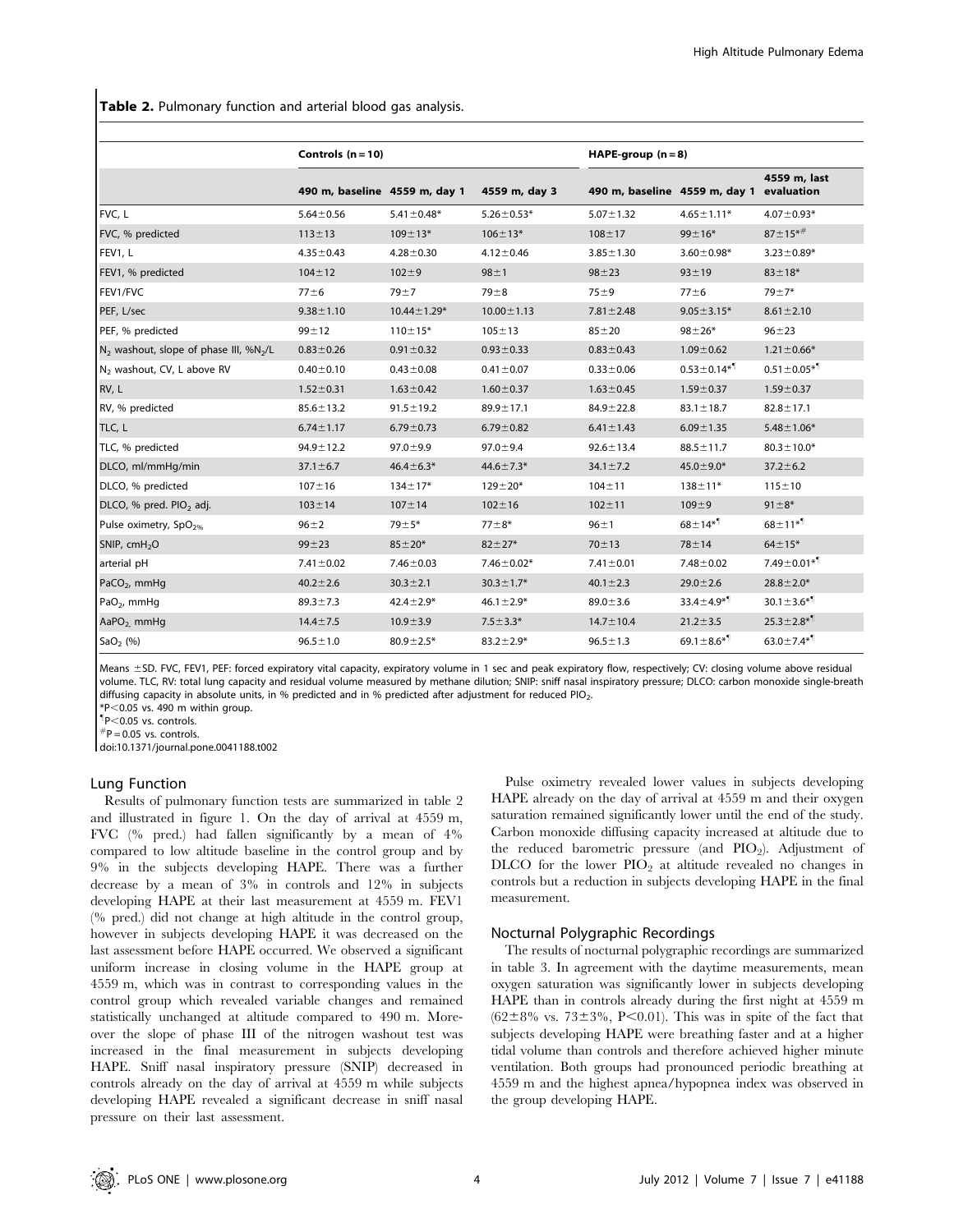#### Table 3. Nocturnal polygraphic monitoring.

|                                       | Controls $(n = 10)$ |                 | HAPE-group $(n=8)$ |                              |                             |
|---------------------------------------|---------------------|-----------------|--------------------|------------------------------|-----------------------------|
|                                       | 4559 m, night 1     | 4559 m, night 2 | 490 m, baseline    | 4559 m, night 1              | 4559 m, last night          |
| Recording time, min                   | $472 \pm 12$        | $437 + 65$      | $446 + 20$         | $438 + 89$                   | $367 + 138$                 |
| Mean nocturnal SpO2, %                | $73 + 3$            | $73 + 3$        | $95 + 1$           | $62 \pm 8*$                  | $60 \pm 8*$ <sup>1</sup>    |
| Breath rate, 1/min                    | $19.7 \pm 2.8$      | $20.0 + 2.6$    | $17.2 \pm 1.4$     | $25.8 \pm 5.6*$ <sup>1</sup> | $27.0 \pm 4.8$ *            |
| Tidal volume, L                       | $0.28 \pm 0.06$     | $0.25 \pm 0.06$ | $0.22 \pm 0.07$    | $0.30 \pm 0.13$              | $0.32 \pm 0.14$             |
| Ventilation, L/min                    | $5.6 \pm 1.4$       | $5.1 \pm 1.8$   | $3.8 \pm 1.4$      | $7.6 \pm 1.7^{*1}$           | $8.6 \pm 3.1*$ <sup>1</sup> |
| Mean inspiratory flow, L/sec          | $0.21 \pm 0.05$     | $0.19 + 0.06$   | $0.16 \pm 0.05$    | $0.29 \pm 0.08**$            | $0.33 \pm 0.01^{*T}$        |
| <b>S</b> Time in Periodic Breathing   | $35 + 30$           | $30 + 29$       | $0\pm 0$           | $56 + 20*$                   | $52 + 20*$                  |
| Apnea/hypopnea index, 1/h             | $58 + 50$           | $48 + 44$       | $2 + 2$            | $101 \pm 40*$                | $97 \pm 45^{*}$             |
| Oxygen desaturation index, dips >3%/h | $37 + 29$           | $35 + 32$       | $1 \pm 1$          | $66 + 34*$                   | $59 + 35*$                  |
| Heart rate, 1/min                     | $81 \pm 10$         | $79 + 10$       | $59 + 7$           | $90 \pm 11*$                 | $94 \pm 9*$ <sup>1</sup>    |

Means±SD; 490 m refers to the baseline examinations in Zurich performed in HAPE susceptibles exclusively; night 1 corresponds to the 1<sup>st</sup> measurement, last night to the last measurement before overt HAPE occurred in the HAPE group and to the measurement in the 2<sup>nd</sup> night at 4559 m in controls respectively.  $*P<0.05$  vs. 490 m within group.

 $P<0.05$  vs. controls.

doi:10.1371/journal.pone.0041188.t003

#### Discussion

The current study provides a detailed account of respiratory physiologic alterations preceding HAPE in susceptible subjects ascending rapidly to 4559 m. The main changes comprised an initial excessive drop in arterial oxygen saturation associated with a reduction in static lung volumes including closing volume, weakness of inspiratory muscles and an impaired diffusing capacity. Increases in nocturnal breath rate and tidal volume both contributed to augmented minute ventilation with frequent oscillations and severe periodic oxygen desaturations. This pattern is consistent with interstitial fluid accumulation preceding overt HAPE impairing pulmonary diffusion by ventilation/perfusion mismatch and reduction of pulmonary gas exchange surface related to early closure of peripheral air spaces.

Previous studies on physiologic alterations associated with the development of HAPE have mainly focused on hemodynamics, biochemical changes and blood gases. Conversely, data on lung function in subjects developing HAPE have been scant and combined evaluations of pulmonary mechanical changes, gas exchange and breathing patterns have not been reported. Our study closes this gap by providing a comprehensive description of the successive physiologic events.

#### Pulmonary Mechanics

Several studies described an early reduction in FVC in mountaineers at altitudes of 3800–4559 m [2,16,17] and at simulated altitude of 8848 m in a hypobaric chamber [18] and our results corroborate these data. One single study of Dehnert and colleagues is at variance with these otherwise consistent findings across various altitudes and settings and there is no obvious reason for the discrepancy [2,3].

Compared to the controls, the subjects developing HAPE had a greater fall in FVC at 4559 m in the measurement that preceded overt HAPE. Reductions in inspiratory muscle force have been reported previously in hypobaric and normobaric hypoxia and have been correlated with reductions in FVC [19]. The reasons for the fall in FVC and TLC are most likely a combination of reduced lung compliance due to interstitial fluid accumulation and inspiratory muscle weakness as suggested by the reduced SNIP preceding HAPE (table 2) [1,2]. A less favorable length-tension relationship at lower lung volumes and other, yet unknown, factors may additionally have impaired the force generating capacity of inspiratory muscles.

An increase in closing volume associated with a reduction in vital capacity has been suggested to reflect subclinical pulmonary fluid accumulation in mountaineers [1]. The trend of alterations in closing volume and FVC at 4559 m we observed in subjects subsequently developing overt HAPE is consistent with these assumptions (figure 1) and the fact that closing volume was increased in each of them before symptomatic HAPE necessitated treatment suggests sensitivity of this variable as a harbinger of overt HAPE. In a previous study at 4559 m [1], closing volume was increased in 34 of 37 mountaineers even without HAPErelated symptoms but with physical diagnostic and/or radiological evidence of (subclinical) HAPE. Premature closure of peripheral air spaces due to a reduction in lung compliance by interstitial fluid accumulation is the most likely explanation for the increased closing volume since similar statistically significant increases in closing volume did not occur in our controls (table 2) in whom closing volume revealed no uniform trend with ascent to and during stay at 4559 m. Differences in ascent rate and the individual level of physical exertion during climbing might have contributed to the variability of closing volumes in subjects without subsequent HAPE since strenuous exercise promotes interstitial pulmonary edema [20]. An increased closing volume is therefore not a specific marker of HAPE. Since spirometry did not show any evidence of airflow obstruction we do not assume that the increase in closing volume can be explained by exercise or cold air-induced bronchial constriction.

#### Pulmonary Gas Exchange

We observed that diffusing capacity (adjusted for the reduced PIO2) remained unchanged in controls during the stay at 4559 m while subjects developing HAPE revealed a decrease in DLCO before overt HAPE occurred. In subjects developing HAPE, DLCO fell by more than 10% below low altitude baseline (figure 1) suggesting impairment in the membrane component of diffusion due to interstitial edema although simultaneous changes in pulmonary capillary blood volume